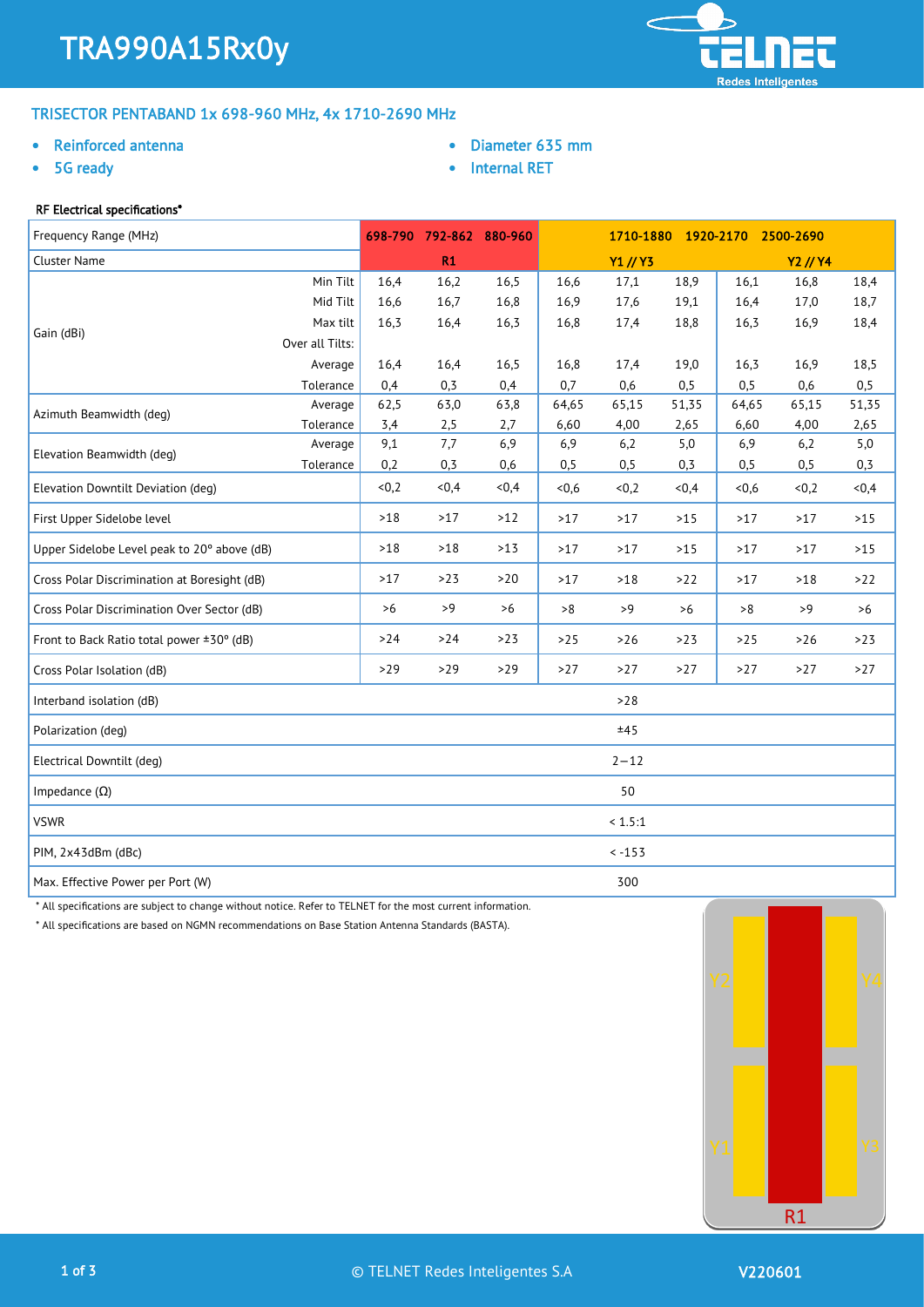# TRA990A15Rx0y

# **Redes Inteligen**

#### Mechanical specifications

| Antenna Dimensions: Height/Diameter (mm)              | $2865 + 300 \times 635$          |
|-------------------------------------------------------|----------------------------------|
| Packing Size: Height/Width/Depth (mm)                 | 3266 x 751 x 757                 |
| Net Weight (kg)                                       | 320                              |
| Shipping Weight (kg)                                  | 358                              |
| <b>Connector Quantity</b>                             | 30 (3x10)                        |
| Connector Type                                        | 7/16 or 4.3-10 female connectors |
| <b>Connector Position</b>                             | <b>Bottom</b>                    |
| Wind Load Frontal (N $@$ 150 KMH)                     | 1674                             |
| Wind Load Lateral (N $@$ 150 KMH)                     | 1674                             |
| Wind Load Rear (N $@$ 150 KMH)                        | 1674                             |
| Survival wind speed (km/h)                            | 200                              |
| Azimuth (Full antenna / Per Sector)                   | ± 50° / ± 0°                     |
| Radome Material                                       | Fiber glass + polyester          |
| Radome Colour                                         | <b>RAL9018</b>                   |
| Mechanical Distance between Mounting Points - Antenna | N/A                              |
| Mechanical Distance between Mounting Points - Pole    | N/A                              |
| Lightning Protection                                  | DC grounded                      |



#### TELNET RET

| <b>RET Type</b>                                       | Internal                                                 |
|-------------------------------------------------------|----------------------------------------------------------|
| Actuator standalone size: Height / Width / Depth (mm) | Inside the antenna                                       |
| Actuator installed size: Height / Width / Depth (mm)  | Inside the antenna                                       |
| Working temperature range (°C)                        | $-33 - 70$                                               |
| Power consumption (W)                                 | $1 - 10$                                                 |
| Loss of position on power failure                     | False                                                    |
| Compatible standards                                  | 3GPP/AISG 2.0                                            |
| Configuration management                              | Integrated RET, pre-configured.                          |
| Antenna configuration file availability               | True                                                     |
| Antenna configuration file upgradability              | Yes, by base station and proprietary portable controller |
| Software upgradability                                | Yes, by portable controller only.                        |
| Replaceability in field                               | Yes, without removing antenna.                           |
| Visual indicator available on tilt change             | True                                                     |
| Daisy chain available                                 | True                                                     |

## TRA990A15Rx0y ordering codes:

# Rx:

- RU: Antenna with INTERNAL RET in all bands + one AISG control interface
- RI: Antenna with INTERNAL RET in all bands + two AISG control interfaces
- RP: Antenna ready for INTERNAL RET installation in all bands and one ore two AISG control interfaces. Motors and electronics can be installed afterwards (without uninstalling antenna)

### 0y:

- 00: Antenna with 7/16 connectors
- 01: Antenna with 4.3-1 connectors

\* By default, all antennas are supplied with trisector configuration and white colour (RAL9018). For different colours and sector configurations, contact TELNET Redes Inteligentes.